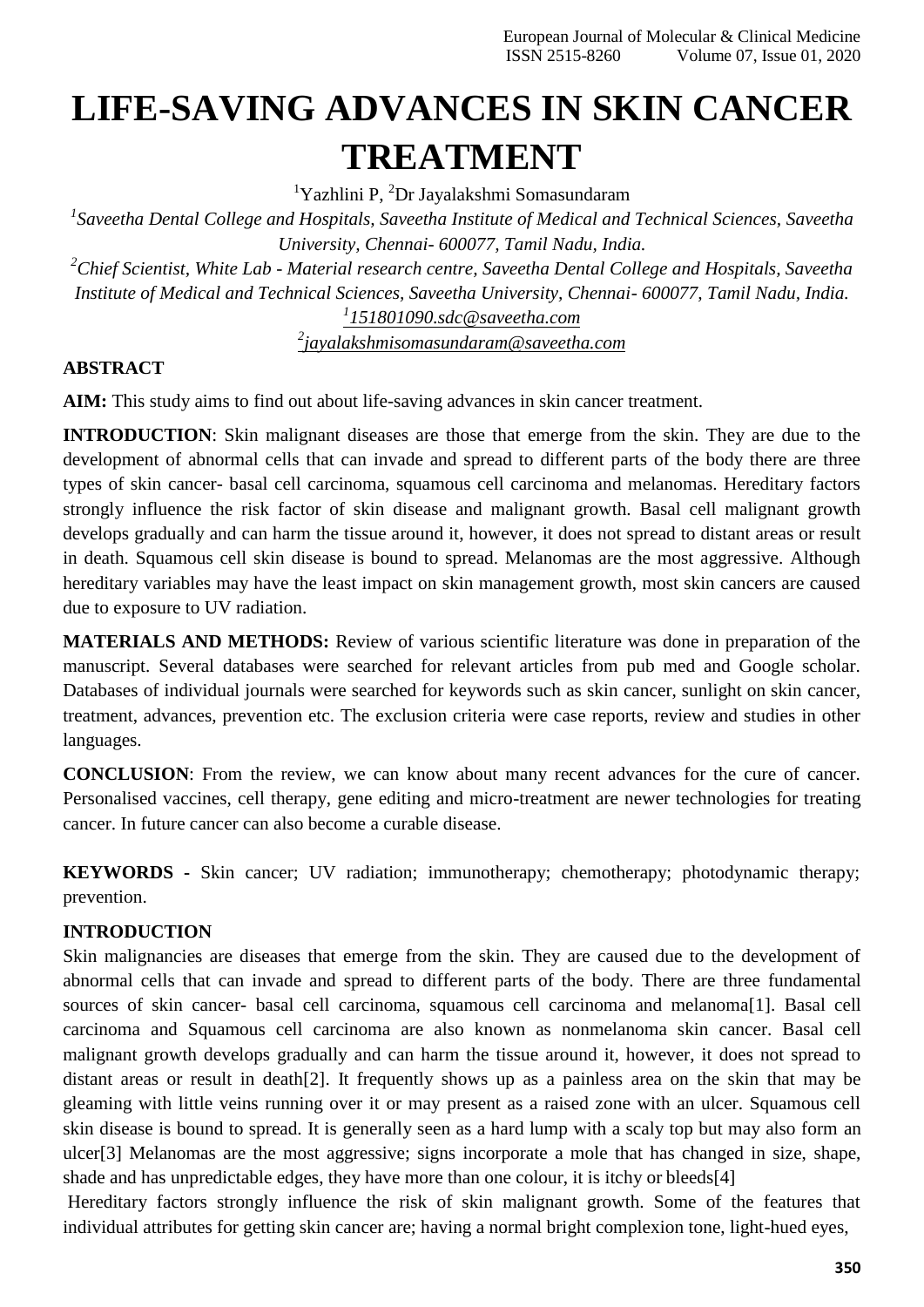blonde or red hair, dysplastic nevi or numerous regular moles, and skin that burns, wrinkles, redness or become painful after too much time in the su[n\[5\].](https://paperpile.com/c/HxQQkL/0XTHo) Having a past analysis or family and history of skin malignant tumour will also increase the risk. Less obvious genetic factors such as gene variants or mutation also play some role in melanoma. Melanocyte, cells found on the basal layer of skin give skin and eyes their shading, and a hereditary factor used to create a particular measure of melani[n\[6\]](https://paperpile.com/c/HxQQkL/CBdM5) The measure of melanin or level of pigmentation is contrarily related with the sun which causes skin malignant growth. Melanin retains and disperses radiation from UV light, shielding the epidermal cells from har[m\[7\]](https://paperpile.com/c/HxQQkL/B57Vk)

Although hereditary factors may have the best impact on skin malignant growth, all skin cancer are additionally related at any rate to some extent to UV presentatio[n\[8\].](https://paperpile.com/c/HxQQkL/6ZSiT) UV radiation activates the melanocytes to create melanin, which can show up as tanned skin; and causes harm to the skin. Skin cells and DNA; are increasingly exposed and can bring about burn from the sun, indicating cell death. UV radiation is one part of electromagnetic radiation estimating in frequency from 100 to 400 n[m\[9\].](https://paperpile.com/c/HxQQkL/4eQiR) There are three subtypes of UV radiation UVA, UVB, and UVC. UVA beams have the longest frequency, estimating from 315 to 400 n[m\[10\] T](https://paperpile.com/c/HxQQkL/ZS06e)hey are not consumed by the ozone layer and enter profoundly into the skin, through the epidermal intersection where the melanocytes dwell in the basal laye[r\[11\].](https://paperpile.com/c/HxQQkL/JDQyc) UVB beams or shorter, estimating from 280 to 315 nm. Both UVA and UVB radiation can bring about a tanned appearance. UVB makes a tan by expanding melanin creation that gives a negligible measure of photoprotection, compared to about an SPF of 3, and shows harm to the skin. Overexposure of UV B radiation causes erythema, swelling and pain, and signs of sunburn[\[12\]](https://paperpile.com/c/HxQQkL/PDe58)

Cancer has likely been around as long as humans have. However, throughout the years our capacity to test for the illness and treat it has incredibly improved. More individuals who get the disease are living longe[r\[13\]. S](https://paperpile.com/c/HxQQkL/muLDP)ome are being relieved. Our immune system hunts down and kills invaders like bacteria and viruses. It additionally searches out and destroys cancer as they for[m\[14\].](https://paperpile.com/c/HxQQkL/F5Sx2) But cancer has developed ways to hide from your immune system. It can develop even if our body tries to stop i[t\[15\].](https://paperpile.com/c/HxQQkL/wk45r) Immunotherapy enables our immune system to assault malignant growth. It prevents cancer from hiding, it boosts the immune system against cancer. Checkpoint inhibitors, our immune system has contenders called T cells [\[16\].](https://paperpile.com/c/HxQQkL/TnfOf) They look for and decimate outside cells, including malignant growth. Monoclonal antibodies, our immune system makes proteins called antibodies to help it spot invaders like bacteria and viruses. Each antibody seeks out another protein, called an antigen, on the surface of an invading cel[l\[17\].](https://paperpile.com/c/HxQQkL/DBjcO) Adoptive cell transfer, this technique utilises our immune cells to treat cancer. Specialists take a cell from keratinocyte derived tumours such as basal cell carcinoma and squamous cell carcinom[a\[18\].](https://paperpile.com/c/HxQQkL/OwztS) Other tumour types are Kaposi Carcinoma and cutaneous T lymphoma. The clinical contrast between basal cell carcinoma and squamous cell carcinoma could not be more strikin[g\[19\].](https://paperpile.com/c/HxQQkL/KmUmE) NMSC is one of the commonest malignancies, among all the other cancers, morbidity and mortality are low, and therapy is usually straightforward and effectiv[e\[20\].](https://paperpile.com/c/HxQQkL/Aahgi) Whereas in melanoma incidence is one to two orders of magnitude lower, but case fatality is 25% and treatment of all but the earliest lesions is disma[l\[21\].](https://paperpile.com/c/HxQQkL/CNcv0) However the two types of tumours have things in common, both are related to sun exposure and the necessary diagnostic suspicion almost entirely on clinical trial[s\[22\].](https://paperpile.com/c/HxQQkL/LVElC)

Way of life changed during the previous five decades, with an expansion in the exposure to daylight due to open-air exercise and Sunbathing regularly brings about skin cance[r\[23\].](https://paperpile.com/c/HxQQkL/znTtQ) Chronic UV exposure, skin ageing, wrinkles, uneven skin pigment, loss of skin elasticity and disturbance of skin barrier junction causes changes in tumou[r\[24\].](https://paperpile.com/c/HxQQkL/kAybL) Previously our team had conducted numerous clinical trial[s\[25,26\]\[27–31\]](https://paperpile.com/c/HxQQkL/qw2Et%2BYFQvx) and lab animal studie[s\[32–36\]](https://paperpile.com/c/HxQQkL/phv3%2BxxpB%2Bs7b2c%2BjKnxt%2B1ZgF) and in vitro studie[s\[37–39\]](https://paperpile.com/c/HxQQkL/aIMeT%2Bwi3bX%2BTt4M) over the past five years. Now due to global warming and erratic climate change, the incidence of skin cancer is on the rise. So the idea of this review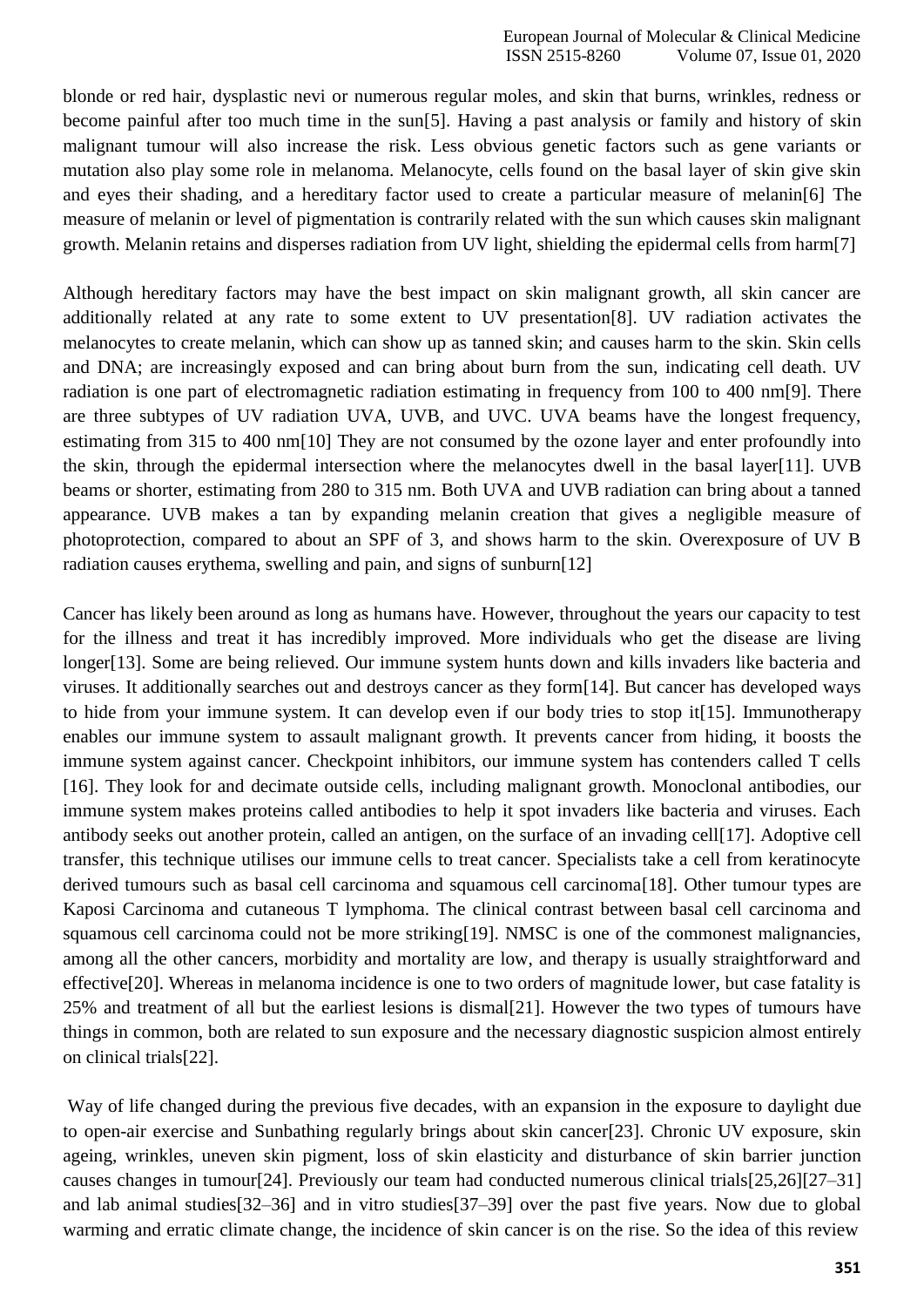is to highlight the various treatment modalities available for the treatment of skin cancer in today's advancing medical field. .The idea for this review stemmed from the current interest in our community.

## **MATERIALS AND METHODS**

Review of the scientific literature was done in preparation of the manuscript. The system and databases were searched for relevant articles from pub med and Google scholar. Databases of individual journals were searched for keywords such as skin cancer, sunlight on skin cancer, treatment, advances, prevention etc. The exclusion criteria were case reports, review and studies in other languages.

## **DISCUSSION**

Skin cancers are classified into two based on their biological and clinical differences as melanoma skin cancer and non-melanoma skin cancer [\[40\].](https://paperpile.com/c/HxQQkL/n83IY) The majority of nonmelanoma skin cancer causes changes in the skin that superimpose the alteration of chronological ageing. The development of SCCs, BCCs and threatening melanoma are regularly connected with sunburn[s\[41\].](https://paperpile.com/c/HxQQkL/bkHL5) Chronic exposure to UV rays is known as the most significant hazards factor for the advancement of actinic keratoses. Exposure to UV radiation during adolescence and puberty causes a future for the development of skin cancer. The epidemiology implicating UV exposure as a cause of melanoma is further supported by biological evidence by the damage caused by UV radiation, particularly damage to DNA, plays a central role in the development of melanoma. UV exposure patterns have been associated with the improvement of various sorts of skin Malignant growth and at different anatomical distribution patterns[.\[42\]](https://paperpile.com/c/HxQQkL/sfLqc) Chronic cumulative exposure including occupational outdoor exposure has been related all the more regularly with BCC and SCC skin cance[r\[43\]T](https://paperpile.com/c/HxQQkL/dwvOJ)he distribution of BCC by anatomical site varies by histological type with nodular BCC most commonly appearing on the head and superficial BCC most commonly occurring on the trun[k\[27\].](https://paperpile.com/c/HxQQkL/jcZz) SCC skin cancer, melanoma is generally associated with intermittent exposure and a history of sunbur[n\[44\].](https://paperpile.com/c/HxQQkL/pqfW3)

**Photodynamic treatment** is a non-invasive technique that includes photosensitising medication, and its ensuring indication by light to deliver receptive oxygen species that explicitly obliterate target cells. As of late photodynamic therapy has been broadly utilised in treating nonmelanoma skin malignancie[s\[45\].](https://paperpile.com/c/HxQQkL/JCqil) The photosensitisers regularly utilized are 5 aminolevulinic (ALA) and it's esterified subordinate methyl 5 aminolevulinate which are for runners of the endogenous photosensitizers protoporphyrin 9. After treatment with ALA or methyl 5 aminolevulinate, protoporphyrin 9 especially collects in the injury region of different skin ailments which permits PDT, as well as fluorescence finding with ALA, instigated porphyrin[s\[46\]. P](https://paperpile.com/c/HxQQkL/9J8CV)hotodynamic therapy requires the presence of three key elements: light, photosensitizers and oxygen. After exposure to a specific wavelength of light, the photosensitizers are emitted from a grounded state(S0) to an excited state (S1[\)\[47\].](https://paperpile.com/c/HxQQkL/ouqOb) Then it undergoes an intersystem crossing to a long-lived excited droplet state(T1). The photosensitizers at T1 state can undergo two types of reactions; either a type 1 reaction through hydrogen or electron transfer with the production of free radicals or a type 2 reaction through energy transfer to oxygen. The singlet oxygen damage occurs at the site of a generation and it affects all intracellular components like proteins, lipids and DN[A\[48\]](https://paperpile.com/c/HxQQkL/n0z08)

**Adoptive cell therapy.** It's a promising type of immunotherapy which misuses the antitumor properties of lymphocytes to eradicate essential and metastatic tumours cells. Lymphocytes are isolated from patients' peripheral blood tumours draining lymph nodes or tumour tissues, expanded en Vivo and rein-fused back into the patient[.\[49\].](https://paperpile.com/c/HxQQkL/Slc8A) This procedure would, in principle go around the confounding obligation of breaking tolerance of tumour antigen and produce a large amount of high avidity effector T cells. To be sure, in the course of the last few decades, autologous T cell treatments have shown their capabilities to accurate sensational clinical reaction[s\[50\].](https://paperpile.com/c/HxQQkL/S4Sdy) ACT with tumour infiltrating lymphocytes is a methodology where T cells, by and large blends of CD 8+ and CD4+ T cells developed from respected metastatic tumours stores are collected and extended before transfer. This approach attempts to reverse the functional impairment of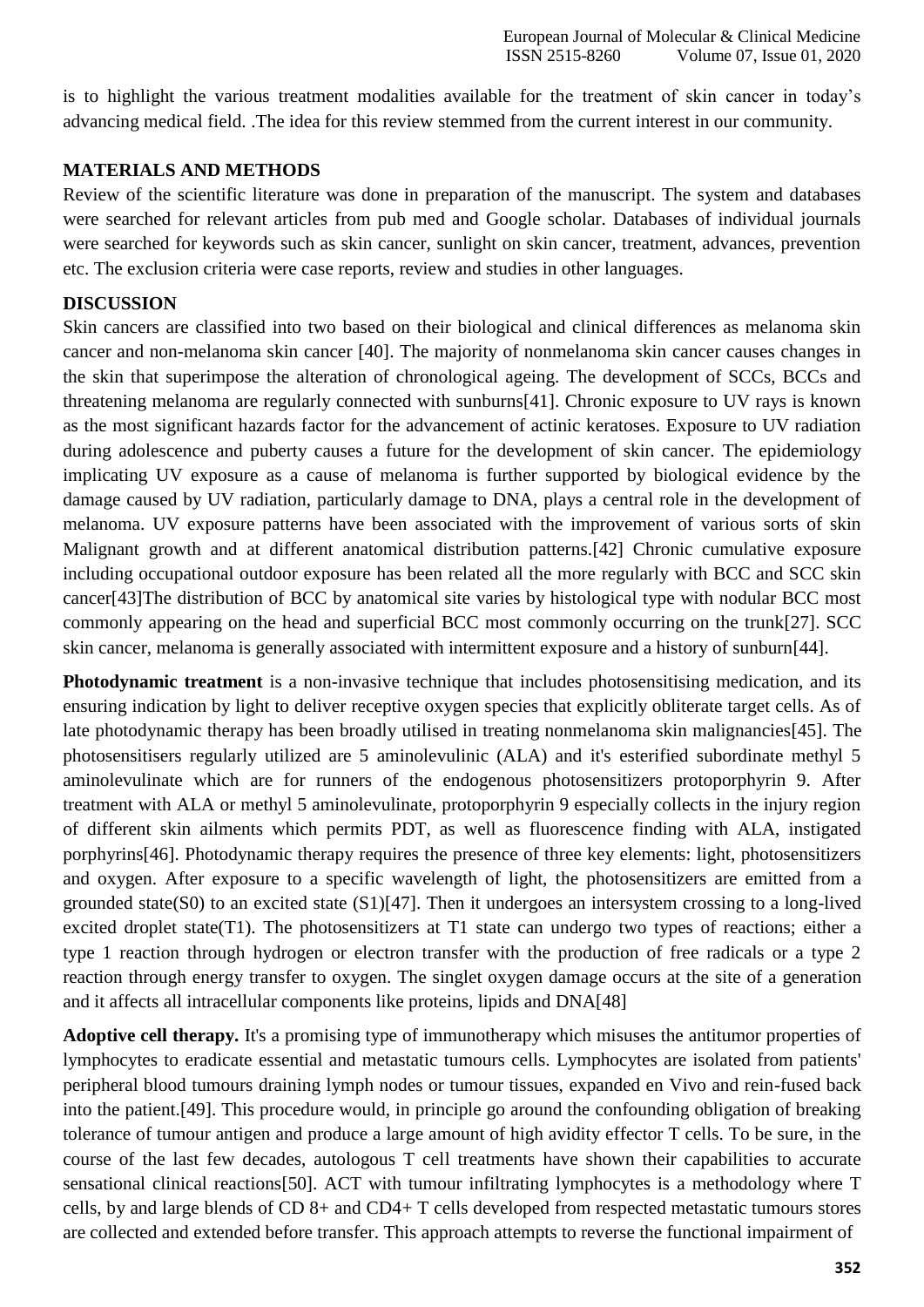the tumour specific T cells that reside within the tumour and caused by the immune suppression tumour microenvironment, by growing them before their reinfusion of various cytokine[s\[51\].](https://paperpile.com/c/HxQQkL/qMMtk) Ongoing efforts in not only at improving TIL therapy but also on broadening TIL to fight against malignancies. Advances in T cell culturing methods and genetic T-cell engineering ensures that clinically relevant numbers of tumour-specific T cells can be generated and delivered as therapy [\[52\]](https://paperpile.com/c/HxQQkL/pIdRT)

The UV radiation from indoor tanning beds is a gathering cancer-causing agent, in a similar class as tobacco or asbestos. Preventing cancer-causing exposures can bring about forestalling malignant gr[owth\[53\].](https://paperpile.com/c/HxQQkL/GmvJ) Indoor tanning is evaluated as the cause of over 45,000 new skin malignant growths, including more than 1000 melanomas, each year. Despite significant interest in prevention efforts are taken by putting up several well-designed campaigns by the centres of disease control and prevention and foundation focused on skin cancer prevention. Established effective strategies for skin cancer prevention are also underused. Comprehensive sun protection programmes that emphasise shade and sun-protective clothing should be implemented widel[y\[54\]. S](https://paperpile.com/c/HxQQkL/XKEL)hade structures in the playground and giving free sunscreen dispenses outside are innovative ideas that should be evaluate[d\[55\].](https://paperpile.com/c/HxQQkL/gLjMx) Physicians and the public should remain alert about the indoor tanning industries which use the same technique used by the tobacco industry, paying to bring doubt to the evidence, making false advertising about the health benefits of training, and undermining the scientific consequences on the adverse health effects of indoor tanning should be done [\[56\].](https://paperpile.com/c/HxQQkL/V1MCF)

**Basic pharmacological therapy.** Although the gold standard treatment for NMSC is surgical excision, topically applied 5- fluorouracil and Imiquimod can also be used for the treatment for BCC. Morbidity and mortality have significantly decreased by the introduction of newer drugs that regulate some key receptors and the immune respons[e\[57\].](https://paperpile.com/c/HxQQkL/uTLs) For treating malignant melanoma drugs like dacarbazine, temozolomide or carboplatin/paclitaxel can be used. Vismodegib is the first oral selective inhibitor of the Hedgehog signal pathway. It binds to the transmembrane proteins and inhibits the pathway and also inhibits tumour growt[h\[58\].](https://paperpile.com/c/HxQQkL/C9BC)

**Nanotechnological therapy.** Many different types of nanoparticles have been studied for treating skin cancer, some of them are liposomes, dendrimers, polymersomes, carbon-based nanoparticles, inorganic nanoparticles, and protein-based nanoparticle[s\[59\].](https://paperpile.com/c/HxQQkL/ZBR1) Recently many studies have been discussing the different new possibilities of combining pharmacological agents and diagnostic procedure[s\[60\].](https://paperpile.com/c/HxQQkL/1gxx) Most of the conventional drug systems are accompanied by unwanted side effects that are mainly attributable to their nonspecific redistribution and uncontrollable drug-releasing characteristics. However, nanomaterials can increase the target specificity as well as the uptake and selective accumulation near a tumour due to the enhanced permeability and retention effect. This in turn leads to lower drug doses and reduces unwanted side effects on healthy tissue[s\[61\].](https://paperpile.com/c/HxQQkL/mJU9) These systems because of their size and circumvent filtration through the kidneys allow them to stay for a longer period in the bloodstrea[m\[62\].](https://paperpile.com/c/HxQQkL/nBYU)

**Vaccines for treating cancer.** Cutaneous papillomaviruses are associated with specific skin diseases, such as extensive wart formation and the development of non-melanoma skin cancer (NMSC), especially in immunosuppressed patients. Human papilloma vaccines confer type-restricted protection against HPV types 6, 11, 16 and 18, responsible for 90% of genital warts and 70% of cervical cancers, respectivel[y\[63\].](https://paperpile.com/c/HxQQkL/Pgtq) However, they do not protect against less prevalent high-risk types of cutaneous HPVs. Over the past few years, several studies explored the potential of developing vaccines targeting cutaneous papillomaviruses. These vaccines showed to be immunogenic and prevent skin tumour formation in certain animal models.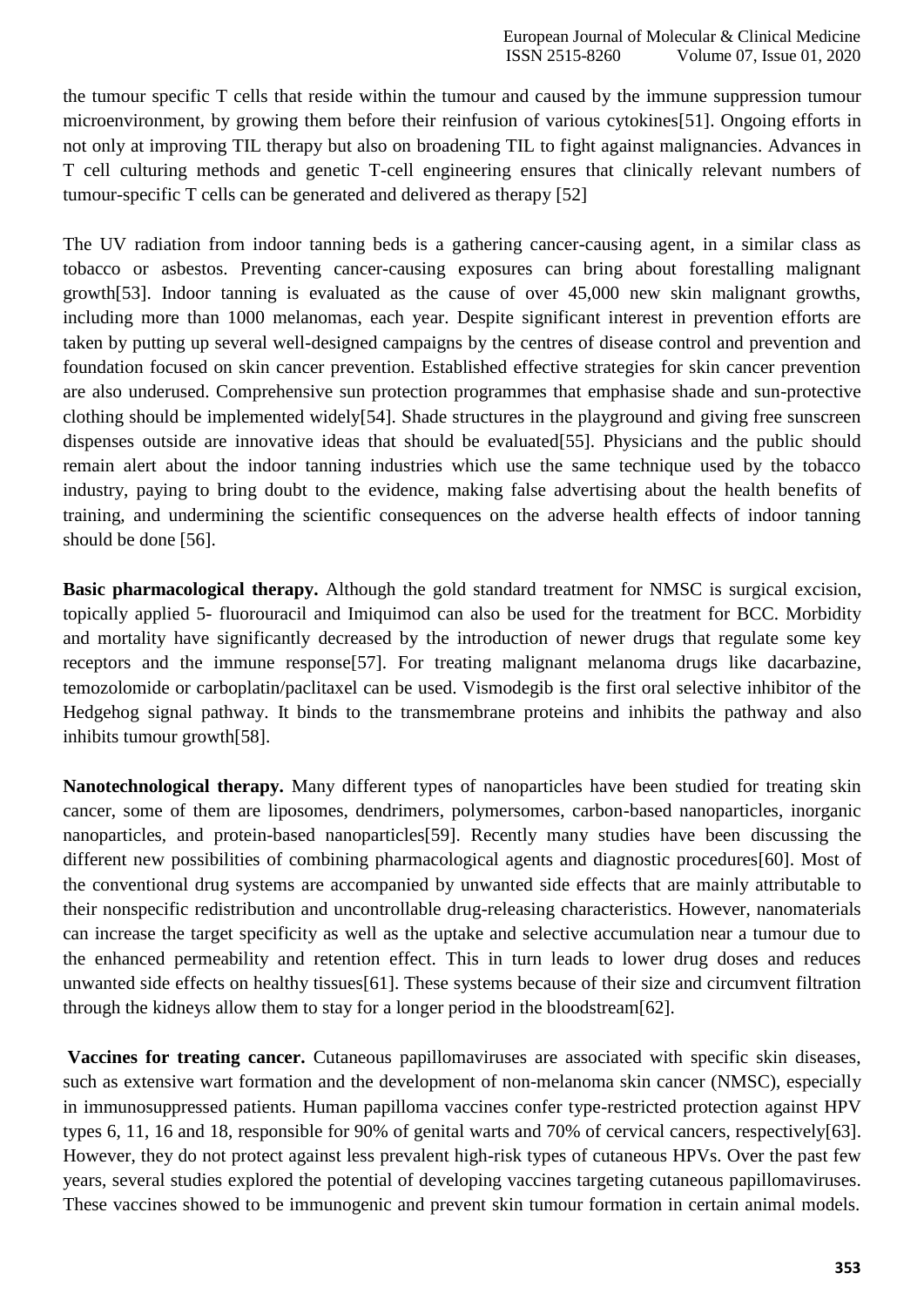Vaccines are made from cancer cells. One such vaccine is sipuleucel T ( Provenge) it treats prostate cancer that spread[s\[64\]](https://paperpile.com/c/HxQQkL/06Po)

# **CONCLUSION**

From this review, we can know about many recent advances for the cure of cancer. And they are lifesaving treatment. The research can be further continued to know more about cancer and its recent development. Researchers have been done to tame the immune system to fight against cancer and get as close to a future where cancer can become a curable disease. Personalised vaccines, cell therapy, gene editing and micro treatment are some of the newer technologies for treating cancers. In future cancer can also become a curable disease.

## **AUTHOR CONTRIBUTION**

Yazhlini P contributed to the data acquisition and drafting of the manuscript. Dr Jayalakshmi Somasundaram contributed to the design, editing and critical revision of the manuscript.

## **ACKNOWLEDGEMENT**

We thank Saveetha Dental College for the support to conduct the study/review

## **CONFLICT OF INTEREST**

No potential conflict of interest relevant to this article was reported.

#### **REFERENCES**

[1] [Gloster HM, Brodland DG. The Epidemiology of Skin Cancer \[Internet\]. Vol. 22, Dermatologic](http://paperpile.com/b/HxQQkL/9GutP) [Surgery. 1996. p. 217–26. Available from:](http://paperpile.com/b/HxQQkL/9GutP) [http://dx.doi.org/10.1111/j.1524-4725.1996.tb00312.x](http://paperpile.com/b/HxQQkL/9GutP)

[2] [Silverberg E, Boring CC, Squires TS. Cancer statistics, 1990 \[Internet\]. Vol. 40, CA: A Cancer](http://paperpile.com/b/HxQQkL/D8zS8) [Journal for Clinicians. 1990. p. 9–26. Available from:](http://paperpile.com/b/HxQQkL/D8zS8) [http://dx.doi.org/10.3322/canjclin.40.1.9](http://paperpile.com/b/HxQQkL/D8zS8)

[Diepgen TL, Mahler V. The epidemiology of skin cancer \[Internet\]. Vol. 146, British Journal of](http://paperpile.com/b/HxQQkL/aydDJ) [Dermatology. 2002. p. 1–6. Available from:](http://paperpile.com/b/HxQQkL/aydDJ) [http://dx.doi.org/10.1046/j.1365-2133.146.s61.2.x](http://paperpile.com/b/HxQQkL/aydDJ)

[4] [Brougham NDL, Dennett ER, Tan ST. Changing incidence of non-melanoma skin cancer in New](http://paperpile.com/b/HxQQkL/pzot1) [Zealand \[Internet\]. Vol. 81, ANZ Journal of Surgery. 2011. p. 633–6. Available from:](http://paperpile.com/b/HxQQkL/pzot1) <http://dx.doi.org/10.1111/j.1445-2197.2010.05583.x>

[5] [Gandini S, Sera F, Cattaruzza MS, Pasquini P, Picconi O, Boyle P, et al. Meta-analysis of risk](http://paperpile.com/b/HxQQkL/0XTHo) [factors for cutaneous melanoma: II. Sun exposure \[Internet\]. Vol. 41, European Journal of Cancer. 2005.](http://paperpile.com/b/HxQQkL/0XTHo) [p. 45–60. Available from: http://dx.doi.org/10.1016/j.ejca.2004.10.016](http://paperpile.com/b/HxQQkL/0XTHo)

[6] [Karagas MR. Risk of Subsequent Basal Cell Carcinoma and Squamous Cell Carcinoma of the Skin](http://paperpile.com/b/HxQQkL/CBdM5) [Among Patients With Prior Skin Cancer \[Internet\]. Vol. 267, JAMA: The Journal of the American](http://paperpile.com/b/HxQQkL/CBdM5) Medical [Association.](http://paperpile.com/b/HxQQkL/CBdM5) 1992. p. 3305. Available from[:](http://paperpile.com/b/HxQQkL/CBdM5) <http://dx.doi.org/10.1001/jama.1992.03480240067036>

[7] [Gruber SB, Armstrong BK. Cutaneous and Ocular Melanoma \[Internet\]. Cancer Epidemiology and](http://paperpile.com/b/HxQQkL/B57Vk) [Prevention.](http://paperpile.com/b/HxQQkL/B57Vk) 2006. p. 1196–229. Available from: http://dx.doi.org/10.1093/acprof:oso/9780195149616.003.0063

[8] [Clairwood M, Ricketts J, Grant-Kels J, Gonsalves L. Melanoma in skin of color in Connecticut: an](http://paperpile.com/b/HxQQkL/6ZSiT) [analysis of melanoma incidence and stage at diagnosis in non-Hispanic blacks, non-Hispanic whites, and](http://paperpile.com/b/HxQQkL/6ZSiT) [Hispanics. Int J Dermatol. 2014](http://paperpile.com/b/HxQQkL/6ZSiT) Apr;53(4):425–33.

[9] [Gilchrest BA, Eller MS, Geller AC, Yaar M. The Pathogenesis of Melanoma Induced by Ultraviolet](http://paperpile.com/b/HxQQkL/4eQiR) [Radiation \[Internet\]. Vol. 340, New England Journal of Medicine. 1999. p. 1341–8. Available from:](http://paperpile.com/b/HxQQkL/4eQiR) <http://dx.doi.org/10.1056/nejm199904293401707>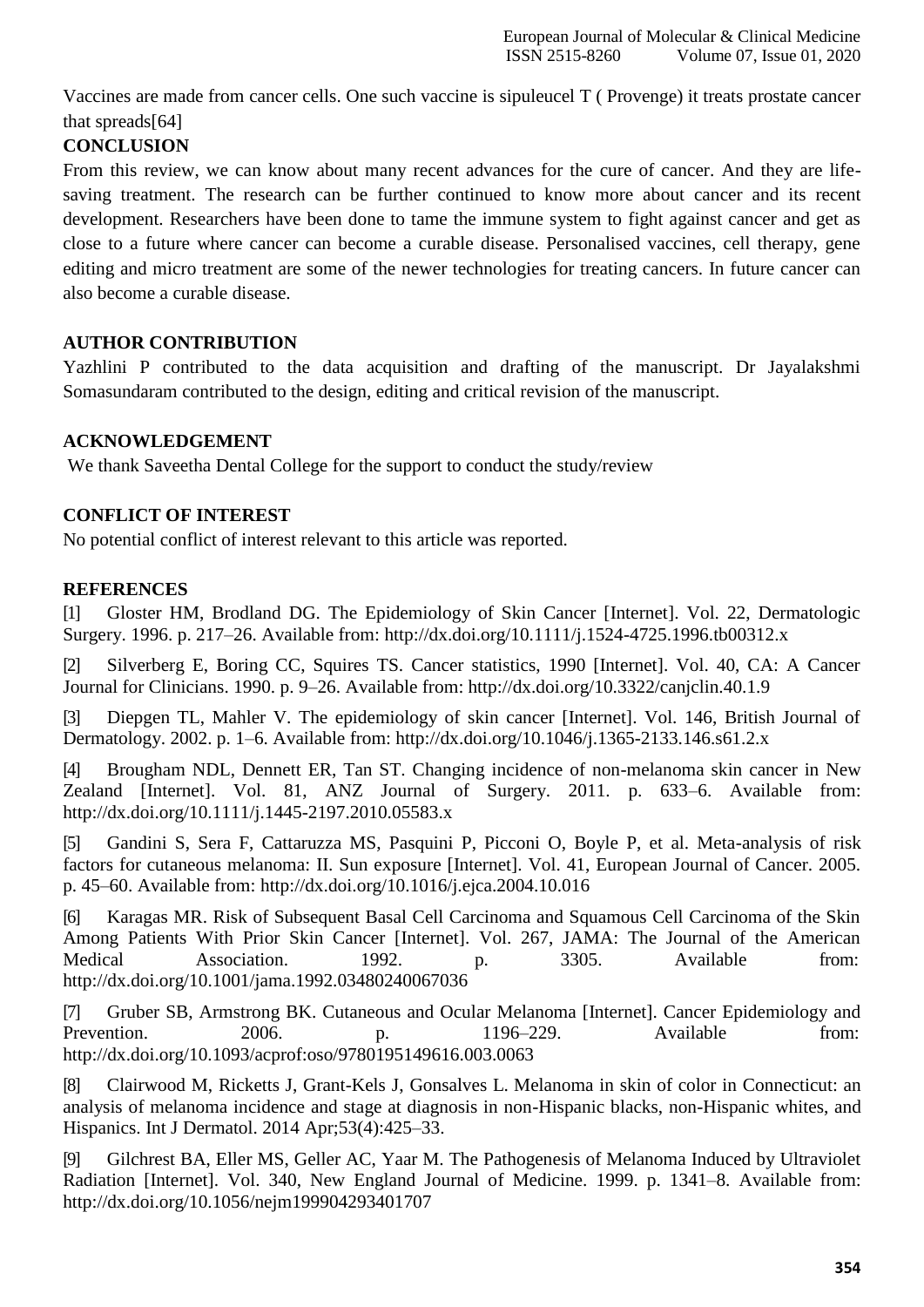[10] [Miyamura Y, Coelho SG, Schlenz K, Batzer J, Smuda C, Choi W, et al. The deceptive nature of](http://paperpile.com/b/HxQQkL/ZS06e) [UVA tanning versus the modest protective effects of UVB tanning on human skin \[Internet\]. Vol. 24,](http://paperpile.com/b/HxQQkL/ZS06e) [Pigment Cell & Melanoma Research. 2011. p. 136–47. Available from: http://dx.doi.org/10.1111/j.1755-](http://paperpile.com/b/HxQQkL/ZS06e) [148x.2010.00764.x](http://dx.doi.org/10.1111/j.1755-148x.2010.00764.x)

[11] [Sheehan JM, Potten CS, Young AR. Tanning in Human Skin Types II and III Offers Modest](http://paperpile.com/b/HxQQkL/JDQyc) [Photoprotection Against Erythema \[Internet\]. Vol. 68, Photochemistry and Photobiology. 1998. p.](http://paperpile.com/b/HxQQkL/JDQyc) 588–92. [Available from: http://dx.doi.org/10.1111/j.1751-1097.1998.tb02518.x](http://paperpile.com/b/HxQQkL/JDQyc)

[12] [Milon A, Bulliard J-L, Vuilleumier L, Danuser B, Vernez D. Estimating the contribution of](http://paperpile.com/b/HxQQkL/PDe58) [occupational solar ultraviolet exposure to skin cancer \[Internet\]. Vol. 170, British Journal of Dermatology.](http://paperpile.com/b/HxQQkL/PDe58) [2014. p. 157–64. Available from: http://dx.doi.org/10.1111/bjd.12604](http://paperpile.com/b/HxQQkL/PDe58)

[13] [Scrivener Y, Grosshans E, Cribier B. Variations of basal cell carcinomas according to gender, age,](http://paperpile.com/b/HxQQkL/muLDP) [location and histopathological subtype \[Internet\]. Vol. 147, British Journal of Dermatology. 2002. p.](http://paperpile.com/b/HxQQkL/muLDP) 41–7. [Available from: http://dx.doi.org/10.1046/j.1365-2133.2002.04804.x](http://paperpile.com/b/HxQQkL/muLDP)

[14] [Weekes CD, Beeram M, Tolcher AW, Papadopoulos KP, Gore L, Hegde P, et al. A phase I study of](http://paperpile.com/b/HxQQkL/F5Sx2) [the human monoclonal anti-NRP1 antibody MNRP1685A in patients with advanced solid tumors](http://paperpile.com/b/HxQQkL/F5Sx2) [\[Internet\]. Vol. 32, Investigational New Drugs. 2014. p. 653–60. Available from:](http://paperpile.com/b/HxQQkL/F5Sx2) <http://dx.doi.org/10.1007/s10637-014-0071-z>

[15] [Larkin J, Chiarion-Sileni V, Gonzalez R, Grob JJ, Lance Cowey C, Lao CD, et al. Combined](http://paperpile.com/b/HxQQkL/wk45r) [Nivolumab and Ipilimumab or Monotherapy in Untreated Melanoma \[Internet\]. Vol. 373, New England](http://paperpile.com/b/HxQQkL/wk45r) [Journal of Medicine. 2015. p. 23–34. Available from:](http://paperpile.com/b/HxQQkL/wk45r) [http://dx.doi.org/10.1056/nejmoa1504030](http://paperpile.com/b/HxQQkL/wk45r)

[16] [Ribas A. Releasing the Brakes on Cancer Immunotherapy \[Internet\]. Vol. 373, New England Journal](http://paperpile.com/b/HxQQkL/TnfOf) [of Medicine. 2015. p. 1490–2. Available from:](http://paperpile.com/b/HxQQkL/TnfOf) [http://dx.doi.org/10.1056/nejmp1510079](http://paperpile.com/b/HxQQkL/TnfOf)

[17] [Drake CG, Jaffee E, Pardoll DM. Mechanisms of Immune Evasion by Tumors \[Internet\]. Advances](http://paperpile.com/b/HxQQkL/DBjcO) [in Immunology. 2006. p. 51–81. Available from:](http://paperpile.com/b/HxQQkL/DBjcO) [http://dx.doi.org/10.1016/s0065-2776\(06\)90002-9](http://paperpile.com/b/HxQQkL/DBjcO)

[18] [Morgan RA, Dudley ME, Rosenberg SA. Adoptive Cell Therapy \[Internet\]. Vol. 16, The Cancer](http://paperpile.com/b/HxQQkL/OwztS) [Journal. 2010. p. 336–41. Available from:](http://paperpile.com/b/HxQQkL/OwztS) [http://dx.doi.org/10.1097/ppo.0b013e3181eb3879](http://paperpile.com/b/HxQQkL/OwztS)

[19] [Qian X, Wang X, Jin H. Cell Transfer Therapy for Cancer: Past, Present, and Future \[Internet\]. Vol.](http://paperpile.com/b/HxQQkL/KmUmE) [2014, Journal of Immunology Research. 2014. p. 1–9. Available from:](http://paperpile.com/b/HxQQkL/KmUmE) <http://dx.doi.org/10.1155/2014/525913>

[20] [Rosenberg SA, Yang JC, Robbins PF, Wunderlich JR, Hwu P, Sherry RM, et al. Cell Transfer](http://paperpile.com/b/HxQQkL/Aahgi) [Therapy for Cancer: Lessons from Sequential Treatments of a Patient With Metastatic Melanoma](http://paperpile.com/b/HxQQkL/Aahgi) [\[Internet\]. Vol. 26, Journal of Immunotherapy. 2003. p. 385–93. Available from:](http://paperpile.com/b/HxQQkL/Aahgi) <http://dx.doi.org/10.1097/00002371-200309000-00001>

[21] [Miller DL, Weinstock MA. Nonmelanoma skin cancer in the United States: Incidence \[Internet\].](http://paperpile.com/b/HxQQkL/CNcv0) [Vol. 30, Journal of the American Academy of Dermatology. 1994. p. 774–8. Available from:](http://paperpile.com/b/HxQQkL/CNcv0) [http://dx.doi.org/10.1016/s0190-9622\(08\)81509-5](http://dx.doi.org/10.1016/s0190-9622(08)81509-5)

[22] [Preston DS, Stern RS. Nonmelanoma Cancers of the Skin \[Internet\]. Vol. 327, New England Journal](http://paperpile.com/b/HxQQkL/LVElC) [of Medicine. 1992. p. 1649–62. Available from:](http://paperpile.com/b/HxQQkL/LVElC) [http://dx.doi.org/10.1056/nejm199212033272307](http://paperpile.com/b/HxQQkL/LVElC)

[23] [Tsao H, Atkins MB, Sober AJ. Management of Cutaneous Melanoma \[Internet\]. Vol. 351, New](http://paperpile.com/b/HxQQkL/znTtQ) [England Journal of Medicine. 2004. p. 998–1012. Available from:](http://paperpile.com/b/HxQQkL/znTtQ) [http://dx.doi.org/10.1056/nejmra041245](http://paperpile.com/b/HxQQkL/znTtQ)

[24] [Miller SJ. Biology of basal cell carcinoma \(Part II\) \[Internet\]. Vol. 24, Journal of the American](http://paperpile.com/b/HxQQkL/kAybL) [Academy of Dermatology. 1991. p. 161–75. Available from:](http://paperpile.com/b/HxQQkL/kAybL) [http://dx.doi.org/10.1016/0190-](http://dx.doi.org/10.1016/0190-9622(91)70022-t) [9622\(91\)70022-t](http://dx.doi.org/10.1016/0190-9622(91)70022-t)

[25] [Sridharan G, Ramani P, Patankar S. Serum metabolomics in oral leukoplakia and oral squamous cell](http://paperpile.com/b/HxQQkL/qw2Et) [carcinoma \[Internet\]. Vol. 0, Journal of Cancer Research and Therapeutics. 2017. p. 0. Available from:](http://paperpile.com/b/HxQQkL/qw2Et) [http://dx.doi.org/10.4103/jcrt.jcrt\\_1233\\_16](http://dx.doi.org/10.4103/jcrt.jcrt_1233_16)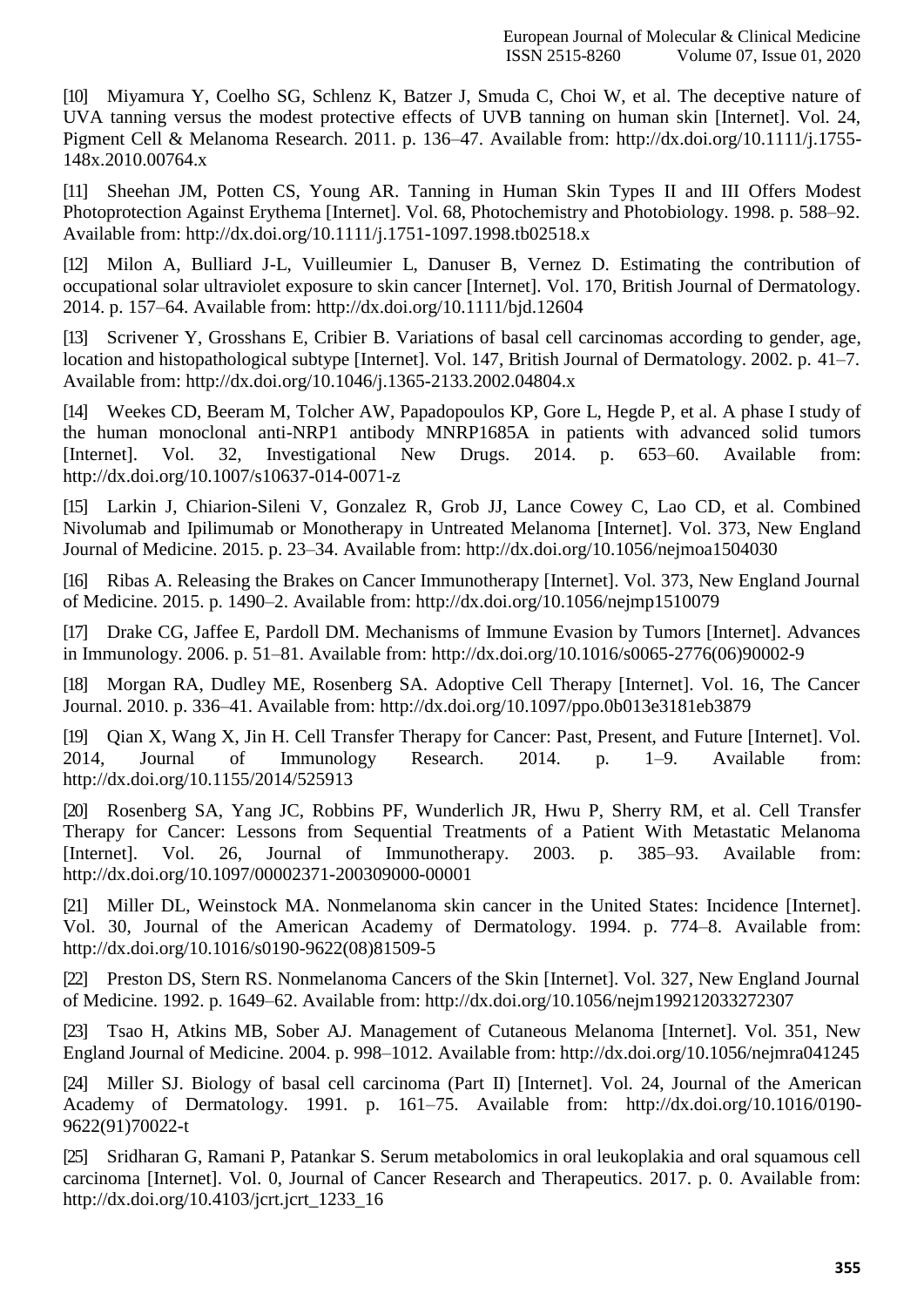[26] [Thangaraj SV, Shyamsundar V, Krishnamurthy A, Ramani P, Ganesan K, Muthuswami M, et al.](http://paperpile.com/b/HxQQkL/YFQvx) [Molecular Portrait of Oral Tongue Squamous Cell Carcinoma Shown by Integrative Meta-Analysis of](http://paperpile.com/b/HxQQkL/YFQvx) [Expression Profiles with Validations \[Internet\]. Vol. 11, PLOS ONE. 2016. p. e0156582. Available from:](http://paperpile.com/b/HxQQkL/YFQvx) <http://dx.doi.org/10.1371/journal.pone.0156582>

[27] [Gupta V, Ramani P. Histologic and immunohistochemical evaluation of mirror image biopsies in](http://paperpile.com/b/HxQQkL/jcZz) [oral squamous cell carcinoma \[Internet\]. Vol. 6, Journal of Oral Biology and Craniofacial Research. 2016.](http://paperpile.com/b/HxQQkL/jcZz) [p. 194–7. Available from: http://dx.doi.org/10.1016/j.jobcr.2016.06.002](http://paperpile.com/b/HxQQkL/jcZz)

[28] [Jayaraj G, Sherlin HJ, Ramani P, Premkumar P, Natesan A. Stromal myofibroblasts in oral](http://paperpile.com/b/HxQQkL/n84MT) [squamous cell carcinoma and potentially malignant disorders \[Internet\]. Vol. 52, Indian Journal of Cancer.](http://paperpile.com/b/HxQQkL/n84MT) [2015. p. 87. Available from:](http://paperpile.com/b/HxQQkL/n84MT) [http://dx.doi.org/10.4103/0019-509x.175580](http://paperpile.com/b/HxQQkL/n84MT)

[29] [Sivaramakrishnan SM, Ramani P. Study on the Prevalence of Eruption Status of Third Molars in](http://paperpile.com/b/HxQQkL/U2e1) [South Indian Population. Early Pregnancy.](http://paperpile.com/b/HxQQkL/U2e1) 2015;7(4):1.

[30] [Shree KH, Ramani P, Sherlin H, Sukumaran G, Jeyaraj G, Don KR, et al. Saliva as a diagnostic tool](http://paperpile.com/b/HxQQkL/EDoh) [in oral squamous cell carcinoma--a systematic review with meta analysis. Pathol Oncol Res.](http://paperpile.com/b/HxQQkL/EDoh) [2019;25\(2\):447–53.](http://paperpile.com/b/HxQQkL/EDoh)

[31] [Viveka TS, Shyamsundar V, Krishnamurthy A, Ramani P, Ramshankar V. p53 Expression Helps](http://paperpile.com/b/HxQQkL/malmf) [Identify High Risk Oral Tongue Premalignant Lesions and Correlates with Patterns of Invasive Tumour](http://paperpile.com/b/HxQQkL/malmf) [Front and Tumour Depth in Oral Tongue Squamous Cell Carcinoma Cases \[Internet\]. Vol. 17, Asian](http://paperpile.com/b/HxQQkL/malmf) [Pacific Journal of Cancer Prevention. 2016. p. 189–95. Available from:](http://paperpile.com/b/HxQQkL/malmf) <http://dx.doi.org/10.7314/apjcp.2016.17.1.189>

[32] [Hannah R, Ramani P, Herald. J. Sherlin, Ranjith G, Ramasubramanian A, Jayaraj G, et al.](http://paperpile.com/b/HxQQkL/phv3) [Awareness about the use, Ethics and Scope of Dental Photography among Undergraduate Dental Students](http://paperpile.com/b/HxQQkL/phv3) [Dentist Behind the lens \[Internet\]. Vol. 11, Research Journal of Pharmacy and Technology. 2018. p.](http://paperpile.com/b/HxQQkL/phv3) 1012. [Available from: http://dx.doi.org/10.5958/0974-360x.2018.00189.0](http://paperpile.com/b/HxQQkL/phv3)

[33] [Jangid K, Alexander A, Jayakumar N, Varghese S, Ramani P. Ankyloglossia with cleft lip: A rare](http://paperpile.com/b/HxQQkL/xxpB) [case report \[Internet\]. Vol. 19, Journal of Indian Society of Periodontology. 2015. p. 690. Available from:](http://paperpile.com/b/HxQQkL/xxpB) <http://dx.doi.org/10.4103/0972-124x.162207>

[34] [Jayaraj G, Ramani P, Herald J. Sherlin, Premkumar P, Anuja N. Inter-observer agreement in grading](http://paperpile.com/b/HxQQkL/s7b2c) oral epithelial dysplasia – [A systematic review \[Internet\]. Vol. 27, Journal of Oral and Maxillofacial](http://paperpile.com/b/HxQQkL/s7b2c) [Surgery, Medicine, and Pathology. 2015. p. 112–6. Available from:](http://paperpile.com/b/HxQQkL/s7b2c) <http://dx.doi.org/10.1016/j.ajoms.2014.01.006>

[35] [Sridharan G, Ramani P, Patankar S, Vijayaraghavan R. Evaluation of salivary metabolomics in oral](http://paperpile.com/b/HxQQkL/jKnxt) [leukoplakia and oral squamous cell carcinoma \[Internet\]. Vol. 48, Journal of Oral Pathology & Medicine.](http://paperpile.com/b/HxQQkL/jKnxt) [2019. p. 299–306. Available from: http://dx.doi.org/10.1111/jop.12835](http://paperpile.com/b/HxQQkL/jKnxt)

[36] [Swathy S, Gheena S, Varsha SL. Prevalence of pulp stones in patients with history of cardiac](http://paperpile.com/b/HxQQkL/1ZgF) [diseases \[Internet\]. Vol. 8, Research Journal of Pharmacy and Technology. 2015. p. 1625. Available from:](http://paperpile.com/b/HxQQkL/1ZgF) <http://dx.doi.org/10.5958/0974-360x.2015.00291.7>

[37] [Sherlin H, Ramani P, Premkumar P, Kumar A, Natesan A. Expression of CD 68, CD 45 and human](http://paperpile.com/b/HxQQkL/aIMeT) [leukocyte antigen-DR in central and peripheral giant cell granuloma, giant cell tumor of](http://paperpile.com/b/HxQQkL/aIMeT) long bones, an[d](http://paperpile.com/b/HxQQkL/aIMeT) [tuberculous granuloma: An immunohistochemical study \[Internet\]. Vol. 26, Indian Journal of Dental](http://paperpile.com/b/HxQQkL/aIMeT) [Research. 2015. p. 295. Available from:](http://paperpile.com/b/HxQQkL/aIMeT) [http://dx.doi.org/10.4103/0970-9290.162872](http://paperpile.com/b/HxQQkL/aIMeT)

[38] [Gheena S, Ezhilarasan D. Syringic acid triggers reactive oxygen species–mediated cytotoxicity in](http://paperpile.com/b/HxQQkL/wi3bX) [HepG2 cells \[Internet\]. Vol. 38, Human & Experimental Toxicology. 2019. p. 694–702. Available from:](http://paperpile.com/b/HxQQkL/wi3bX) <http://dx.doi.org/10.1177/0960327119839173>

[39] [Jayaraj G, Sherlin HJ, Ramani P, Premkumar P, Anuja N. Cytomegalovirus and Mucoepidermoid](http://paperpile.com/b/HxQQkL/Tt4M) [carcinoma: A possible causal relationship? A](http://paperpile.com/b/HxQQkL/Tt4M) pilot study. J Oral Maxillofac Pathol. 2015;19(3):319.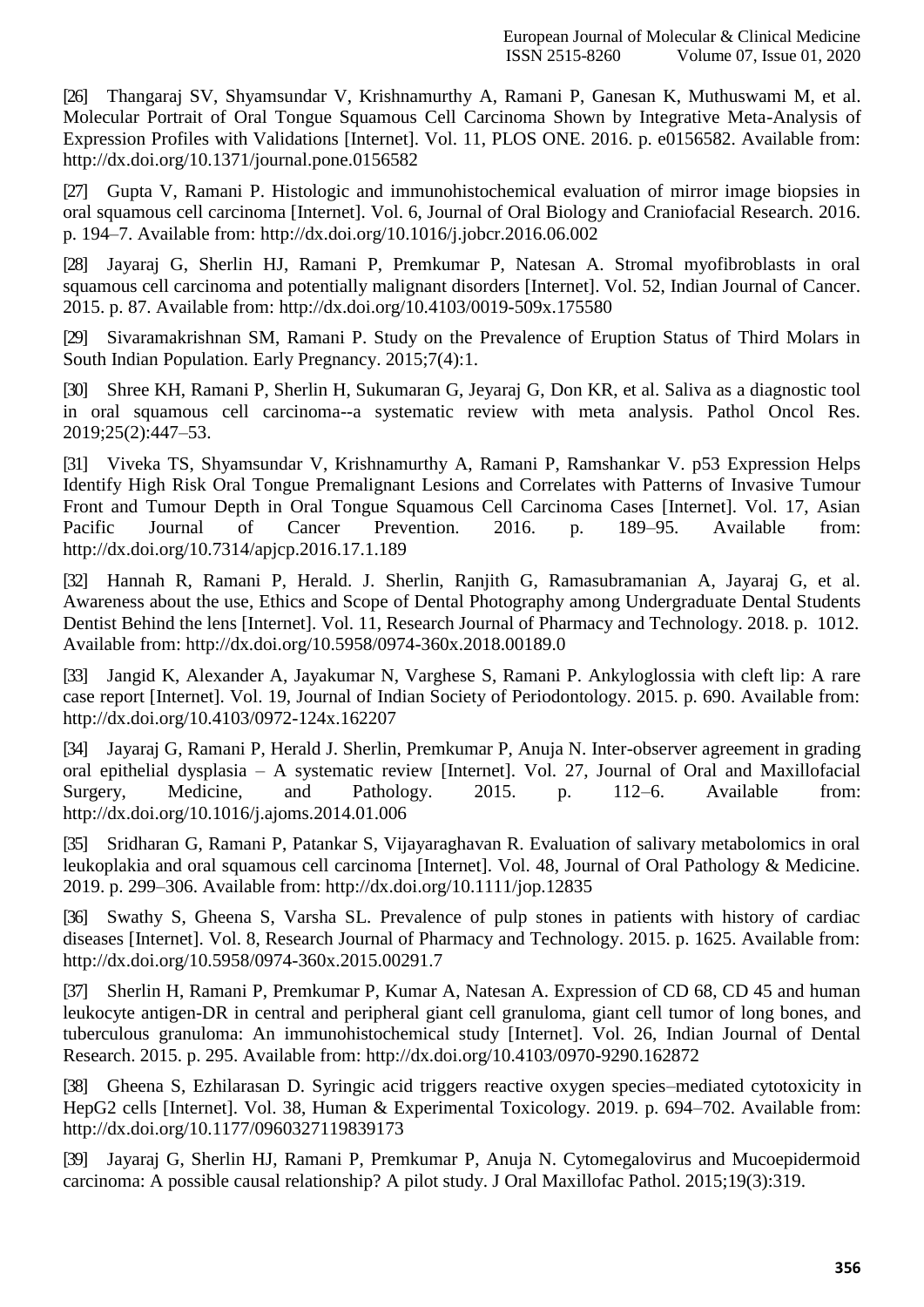[40] [Cadet J, Douki T, Pouget J-P, Ravanat J-L, Sauvaigo S. Effects of UV and Visible Radiations on](http://paperpile.com/b/HxQQkL/n83IY) [Cellular DNA \[Internet\]. Oxidants and Antioxidants in Cutaneous Biology. 2000. p. 62–73. Available](http://paperpile.com/b/HxQQkL/n83IY) [from: http://dx.doi.org/10.1159/000060654](http://paperpile.com/b/HxQQkL/n83IY)

[41] [Kielbassa C. Wavelength dependence of oxidative DNA damage induced by UV and visible light](http://paperpile.com/b/HxQQkL/bkHL5) [\[Internet\]. Vol. 18, Carcinogenesis. 1997. p. 811–6. Available from:](http://paperpile.com/b/HxQQkL/bkHL5) <http://dx.doi.org/10.1093/carcin/18.4.811>

[42] [Mouret S, Baudouin C, Charveron M, Favier A, Cadet J, Douki T. Cyclobutane pyrimidine dimers](http://paperpile.com/b/HxQQkL/sfLqc) [are predominant DNA lesions in whole human skin exposed to UVA radiation \[Internet\]. Vol. 103,](http://paperpile.com/b/HxQQkL/sfLqc) [Proceedings of the National Academy of Sciences. 2006. p. 13765–70. Available from:](http://paperpile.com/b/HxQQkL/sfLqc) <http://dx.doi.org/10.1073/pnas.0604213103>

[43] [Yoon J-H, Lee C-S, O'Connor TR, Yasui A, Pfeifer GP. The DNA damage spectrum produced by](http://paperpile.com/b/HxQQkL/dwvOJ) [simulated sunlight \[Internet\]. Vol. 302, Journal of Molecular Biology. 2000. p. 1019–20. Available from:](http://paperpile.com/b/HxQQkL/dwvOJ) <http://dx.doi.org/10.1006/jmbi.2000.4066>

[44] [Pouget J-P, Douki T, Richard M-J, Cadet J. DNA Damage Induced in Cells by γ and UVA Radiation](http://paperpile.com/b/HxQQkL/pqfW3) [As Measured by HPLC/GC−MS and HPLC−EC and Comet Assay \[Internet\]. Vol. 13, Chemical Research](http://paperpile.com/b/HxQQkL/pqfW3) [in Toxicology. 2000. p. 541–9. Available from:](http://paperpile.com/b/HxQQkL/pqfW3) [http://dx.doi.org/10.1021/tx000020e](http://paperpile.com/b/HxQQkL/pqfW3)

[45] [Daniell MD, Hill JS. A HISTORY OF PHOTODYNAMIC THERAPY \[Internet\]. Vol. 61, ANZ](http://paperpile.com/b/HxQQkL/JCqil) [Journal of Surgery. 1991. p. 340–8. Available from:](http://paperpile.com/b/HxQQkL/JCqil) [http://dx.doi.org/10.1111/j.1445-2197.1991.tb00230.x](http://paperpile.com/b/HxQQkL/JCqil)

[46] Moan J, Peng Q. An outline of the history of PDT [Internet]. [Photodynamic](http://paperpile.com/b/HxQQkL/9J8CV) Therapy. p. 1–18. [Available from: http://dx.doi.org/10.1039/9781847551658-00001](http://paperpile.com/b/HxQQkL/9J8CV)

[47] [Sutedja TG, Postmus PE. Photodynamic therapy in lung cancer. A review \[Internet\]. Vol. 36,](http://paperpile.com/b/HxQQkL/ouqOb) [Journal of Photochemistry and Photobiology B: Biology. 1996. p. 199–204. Available from:](http://paperpile.com/b/HxQQkL/ouqOb) [http://dx.doi.org/10.1016/s1011-1344\(96\)07372-1](http://dx.doi.org/10.1016/s1011-1344(96)07372-1)

[48] [Mittra RA, Singerman LJ. Recent Advances in the Management of Age-Related Macular](http://paperpile.com/b/HxQQkL/n0z08) [Degeneration \[Internet\]. Vol. 79, Optometry and Vision Science. 2002. p. 218–24. Available from:](http://paperpile.com/b/HxQQkL/n0z08) <http://dx.doi.org/10.1097/00006324-200204000-00008>

[49] [Sies H, Menck CFM. Singlet oxygen induced DNA damage \[Internet\]. Vol. 275, Mutation](http://paperpile.com/b/HxQQkL/Slc8A) [Research/DNAging. 1992. p. 367–75. Available from:](http://paperpile.com/b/HxQQkL/Slc8A) [http://dx.doi.org/10.1016/0921-8734\(92\)90039-r](http://paperpile.com/b/HxQQkL/Slc8A)

[50] [Hanahan D, Weinberg RA. Hallmarks of cancer: the next generation. Cell. 2011 Mar 4;144\(5\):646–](http://paperpile.com/b/HxQQkL/S4Sdy) [74.](http://paperpile.com/b/HxQQkL/S4Sdy)

[51] [Kaufman HL, Kohlhapp FJ, Zloza A. Oncolytic viruses: a new class of immunotherapy drugs](http://paperpile.com/b/HxQQkL/qMMtk) [\[Internet\]. Vol. 14, Nature Reviews Drug Discovery. 2015. p. 642–62. Available from:](http://paperpile.com/b/HxQQkL/qMMtk) <http://dx.doi.org/10.1038/nrd4663>

[52] [Hausen HZ, zur Hausen H. Papillomaviruses in the causation of human cancers —](http://paperpile.com/b/HxQQkL/pIdRT) a brief historica[l](http://paperpile.com/b/HxQQkL/pIdRT) [account \[Internet\]. Vol. 384, Virology. 2009. p. 260–5. Available from:](http://paperpile.com/b/HxQQkL/pIdRT) <http://dx.doi.org/10.1016/j.virol.2008.11.046>

[53] [Copier J, Dalgleish A. Allogeneic Whole-Cell Vaccines \[Internet\]. Cancer Vaccines and Tumor](http://paperpile.com/b/HxQQkL/GmvJ) [Immunity. 2007. p. 151–67. Available from:](http://paperpile.com/b/HxQQkL/GmvJ) [http://dx.doi.org/10.1002/9780470170113.ch10](http://paperpile.com/b/HxQQkL/GmvJ)

[54] [Chen DS, Mellman I. Oncology Meets Immunology: The Cancer-Immunity Cycle \[Internet\]. Vol.](http://paperpile.com/b/HxQQkL/XKEL) [39, Immunity. 2013. p. 1–10. Available from:](http://paperpile.com/b/HxQQkL/XKEL) [http://dx.doi.org/10.1016/j.immuni.2013.07.012](http://paperpile.com/b/HxQQkL/XKEL)

[55] [Boniol M, Autier P, Gandini S. Melanoma mortality following skin cancer screening in Germany.](http://paperpile.com/b/HxQQkL/gLjMx) [BMJ Open. 2015 Sep](http://paperpile.com/b/HxQQkL/gLjMx) 15;5(9):e008158.

[56] [Linos E, Schroeder SA, Chren M-M. Potential Overdiagnosis of Basal Cell Carcinoma in Older](http://paperpile.com/b/HxQQkL/V1MCF) [Patients With Limited Life Expectancy \[Internet\]. Vol. 312, JAMA. 2014. p. 997. Available from:](http://paperpile.com/b/HxQQkL/V1MCF) <http://dx.doi.org/10.1001/jama.2014.9655>

[57] [Simões MCF, Sousa JJS, A A C. Skin cancer and new treatment perspectives: A review \[Internet\].](http://paperpile.com/b/HxQQkL/uTLs) [Vol. 357, Cancer Letters. 2015. p. 8–42. Available from:](http://paperpile.com/b/HxQQkL/uTLs) [http://dx.doi.org/10.1016/j.canlet.2014.11.001](http://paperpile.com/b/HxQQkL/uTLs)